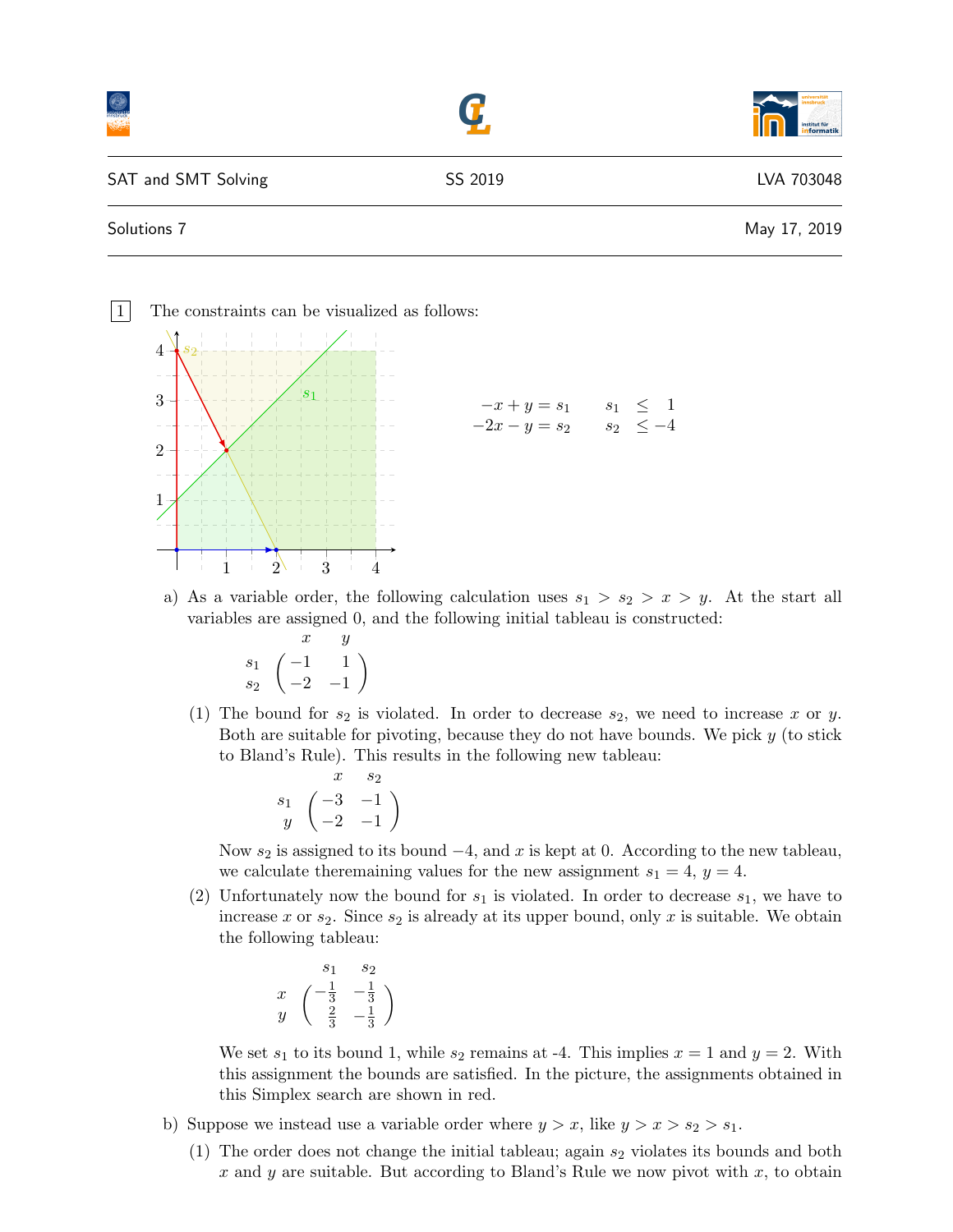$$
\begin{array}{cc}\n & s_2 & y \\
s_1 & \begin{pmatrix} \frac{1}{2} & -\frac{1}{2} \\
-\frac{1}{2} & -\frac{1}{2} \end{pmatrix}\n\end{array}
$$

We set  $s_2 = -4$  and leave  $y = 0$ , which implies  $s_1 = -2$  and  $x = 2$ , which satisfies the bounds. In the picture, this Simplex search are shown in blue.



As a variable order, the following calculation uses  $s_1 > \cdots > s_4 > x > y$ . At the start all variables are assigned 0, and the following initial tableau is constructed:

|                |                | U    |               |
|----------------|----------------|------|---------------|
| S <sub>1</sub> |                |      | $s_1 \leq 4$  |
| $s_2$          | $-3$           |      | $s_2 \leq -1$ |
| $s_3$          |                |      | $s_3 \leq -5$ |
|                | $\overline{2}$ | $-1$ | $s_4 \leq 3$  |

(1) The bounds for  $s_2$  and  $s_3$  are violated. Choosing  $s_3$ , both x and y are suitable for pivoting. We pick  $y$  (to stick to Bland's Rule). This results in the following new tableau:

|                   |            | $s_3$                                         |               |
|-------------------|------------|-----------------------------------------------|---------------|
|                   |            | $s_1$ $\begin{pmatrix} -1 & -1 \end{pmatrix}$ | $s_1 \leq 4$  |
| $\mathcal{S}_{2}$ |            | $-4\quad -1$                                  | $s_2 \leq -1$ |
| $\boldsymbol{y}$  | $-1$ $-1$  |                                               | $s_3 \leq -5$ |
|                   | $\sqrt{3}$ | 1 /                                           | $s_4 \leq 3$  |

Now  $s_3$  is assigned to its bound  $-5$ , and x is kept at 0. The values of the remaining variables are computed from the new tableau:  $s_1 = 15$ ,  $s_2 = 5$ ,  $y = 5$ ,  $s_4 = -5$ .

(2) The new assignment violates the bounds for  $s_1$  and  $s_2$ . When choosing  $s_2$  (again according to Bland's Rule), only x is suitable for pivoting. (In order to decrease  $s_2$  we would have to increase  $s_3$ , but  $s_3$  is already at its upper bound and thus not suitable.) This results in the following new tableau:

$$
\begin{array}{ccc}\ns_2 & s_3 \\
s_1 & \begin{pmatrix} \frac{1}{4} & -\frac{3}{4} \\ -\frac{1}{4} & -\frac{1}{4} \\ \frac{1}{4} & -\frac{3}{4} \\ s_4 & -\frac{3}{4} & \frac{1}{4} \end{pmatrix} & s_1 \leq 4 \\
s_2 \leq -1 \\
s_3 \leq -5 & s_4 \leq 3\n\end{array}
$$

Now  $s_2$  is assigned to its bound  $-1$ , and  $s_3$  remains at  $-5$ . The values of the remaining variables are computed from the new tableau:  $s_1 = 3\frac{1}{2}$ ,  $x = 1\frac{1}{2}$ ,  $y = 3\frac{1}{2}$ ,  $s_4 = -\frac{1}{2}$  $\frac{1}{2}$ .

This assignment satisfies all bounds. The solution search is illustrated in the picture.